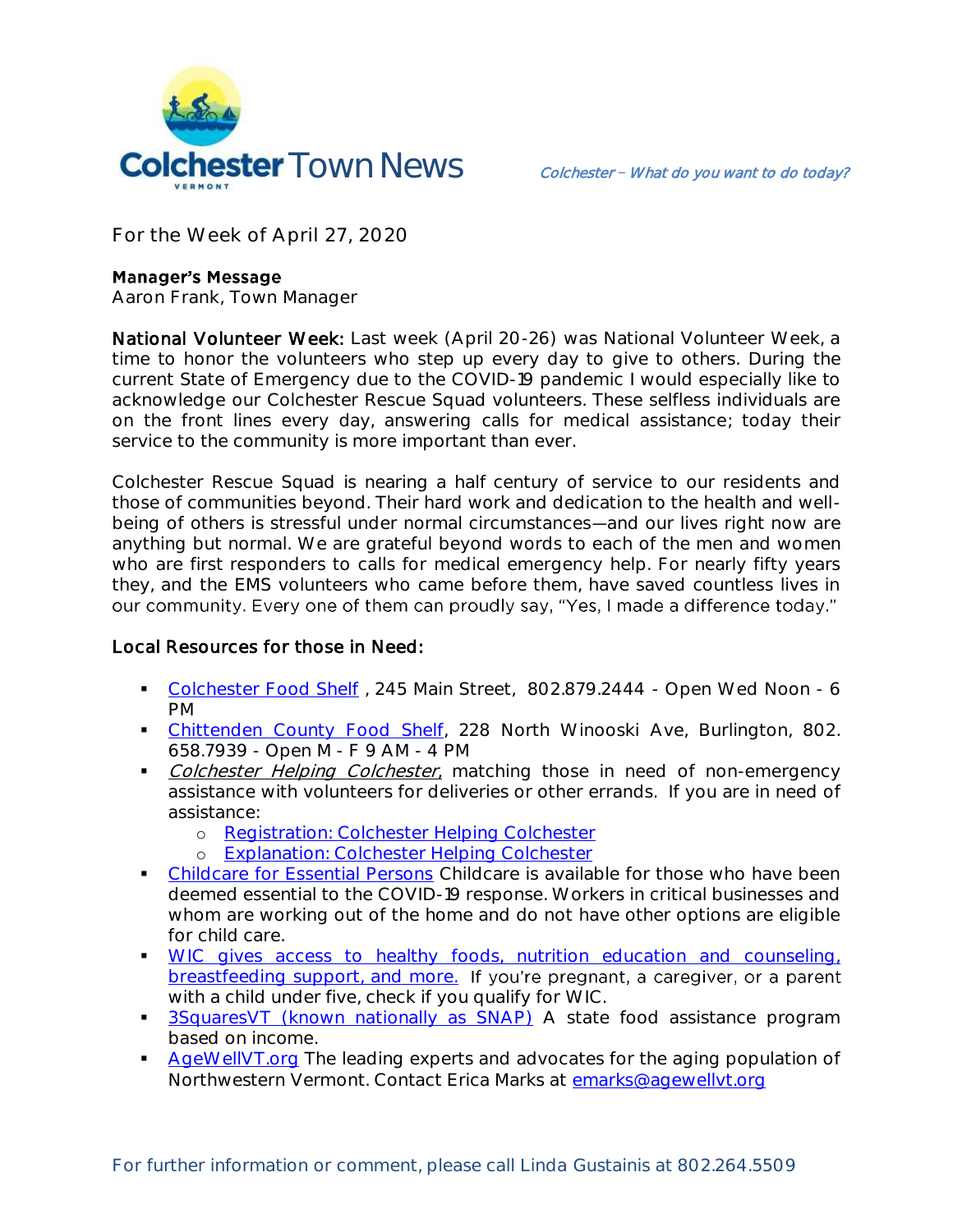

- **[Unemployment and Pandemic Unemployment](https://labor.vermont.gov/) Vermont Department of Labor** 800-983-2300.
- [Vermont Department of Labor Virtual Town Hall](https://labor.vermont.gov/event/virtual-town-hall-series-employers) Information on various topics relating to COVID-19
- [Vermont 211:](https://vermont211.org/) Dial 211 for a directory of state and non-profit human service programs
- **Home Loan Assistance -Vermont Financial Regulation's Summary of National** Foreclosure Freezes and Forbearance Programs for consumer assistance loan types as well as holds on foreclosures and evictions: [https://dfr.vermont.gov/sites/finreg/files/doc\\_library/dfr-consumer](https://dfr.vermont.gov/sites/finreg/files/doc_library/dfr-consumer-foreclosure-information.pdf)[foreclosure-information.pdf](https://dfr.vermont.gov/sites/finreg/files/doc_library/dfr-consumer-foreclosure-information.pdf)

# Mental Health Resources:

- **[First Call For Chittenden County](https://howardcenter.org/first-call-for-chittenden-county/) Serving clients and the community regardless** of age or diagnosis. Trained staff is available 24/7/365, regardless of the type of service. Call for phone support, crisis intervention and assessment, referrals to appropriate services, and connection to follow-up care. 802-488-7777
- [Coronavirus and Our Mental Health](https://mentalhealth.vermont.gov/Corona-MH) Sponsored by the Vermont Agency of Human Services.
- [Mental Health: How to Get Help](https://mentalhealth.vermont.gov/how-to-get-help) Sponsored by the Vermont Agency of Human Services.

# Business Information:

- **[Vermont Agency of Commerce and Community Development](https://accd.vermont.gov/covid-19/individuals) Resources for** businesses including financial assistance, sector guidance on crucial business and unemployment information.
- Contact [regional business assistance providers](https://accd.vermont.gov/covid-19/business/assistance-providers) and your bank./lender for alternative loan products and funding sources as well as access to free technical assistance for help navigating options currently available including:
	- o [Small Business Debt Relief Program](https://accd.vermont.gov/content/small-business-debt-relief-program) could help assist to keep up with payments on your current or potential SBA loan.
	- o [SBA Express Bridge Loans](https://www.sba.gov/funding-programs/loans/coronavirus-relief-options/sba-express-bridge-loans) may enable small businesses who currently have a business relationship with an SBA Express Lender to access up to \$25,000 quickly.
- Unemployment for self-employed, independent contractors, sole [proprietors](https://labor.vermont.gov/CARESact_Vermont/SelfEmployed) and others not typically eligible for unemployment insurance call (877) 660-7782.
- Paycheck Protection Program (PPP) Loans are forgivable for up to 8 weeks of payroll based on employee retention. Apply now through your local lender, bank, or credit union.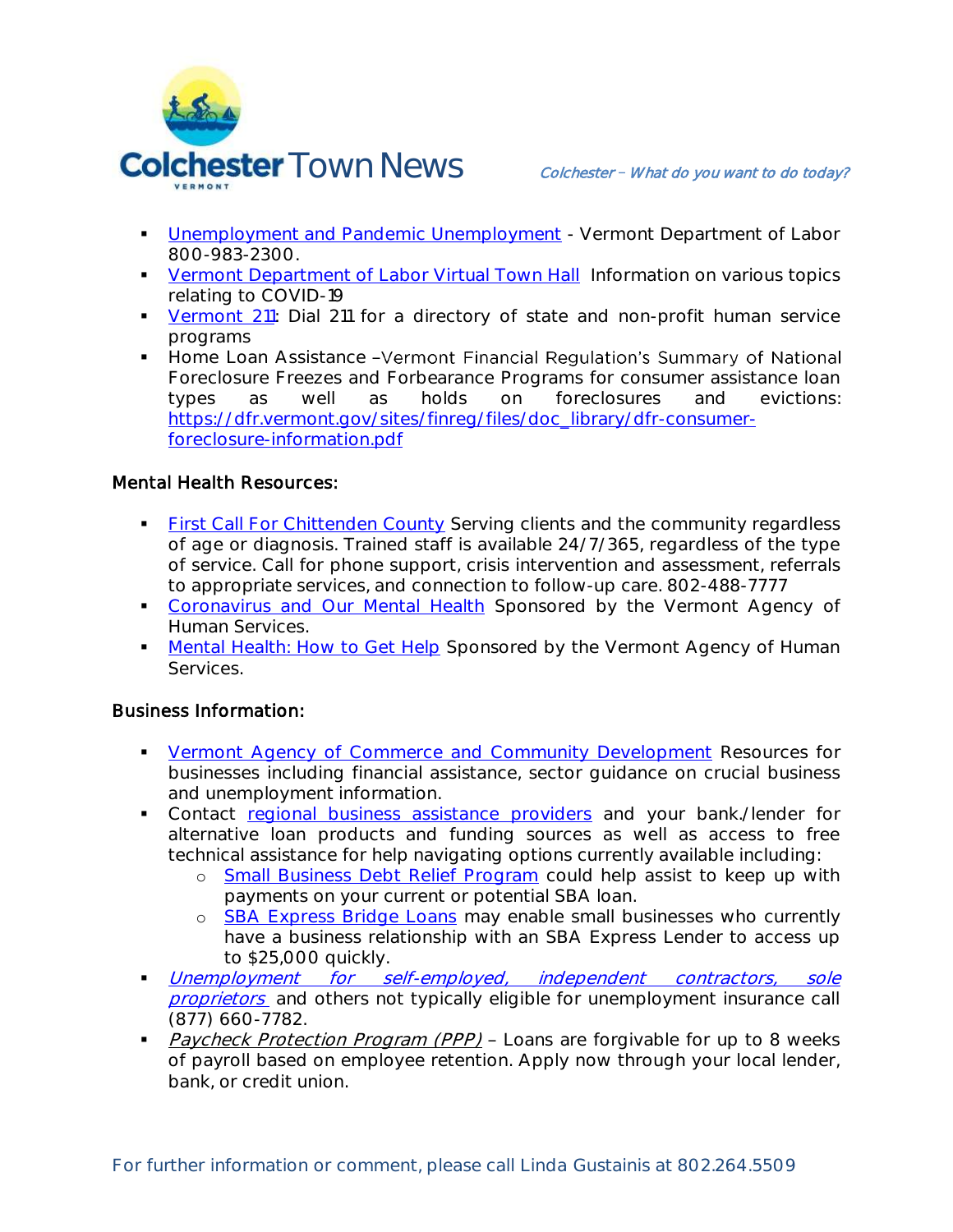

Economic Injury Disaster Loans (EIDL) - Loans provide an emergency advance of up to \$10,000 and that business can access by reaching out directly to the SBA and filling out the application here: [http://www.sba.gov/](https://www.sba.gov/funding-programs/loans/coronavirus-relief-options/economic-injury-disaster-loan-emergency-advance)

### Updated COVID-19 Town Services and Resources: [https://tinyurl.com/Col-Town-](https://tinyurl.com/Col-Town-COVID)[COVID](https://tinyurl.com/Col-Town-COVID)

### Colchester's Town Directory:<https://www.colchestervt.gov/directory.aspx>

For more about the Town Manager visit<http://colchestervt.gov/manager> or call (802) 264-5509.

**Parks and Recreation Department Glen Cuttitta, Director**

- Colchester Parks & Recreation staff continues to produce videos of activities as part of their RecTV initiative. Follow @ColchesterRec on Facebook and Instagram to watch them, or subscribe to the Colchester, Vermont YouTube channel to get a notification whenever a new video is posted. All videos can also be viewed at [https://colchestervt.gov/RecTV.](https://colchestervt.gov/RecTV)
- April Vacation Camp (4/20 4/24) has been cancelled, as well as Touch-A-Truck on May 2.
- Recreation staff continues to plan for summer camps starting at the end of June. Register at: [https://secure.rec1.com/VT/colchester-vt/catalog.](https://secure.rec1.com/VT/colchester-vt/catalog)
- Registration for A.C.E. Before & After School for the 2020-2021 School Year is now open to all. UMS After School is currently full and has a waitlist; PPS After School is nearly full as well. Visit [https://colchestervt.gov/340/ACE-Before-](https://colchestervt.gov/340/ACE-Before-After-School-Program)[After-School-Program](https://colchestervt.gov/340/ACE-Before-After-School-Program) for a registration form. Completed forms and any questions may be directed to Jenn Turmel at *iturmel@colchestervt.gov.*

#### In Colchester Parks:

Playgrounds and bathrooms in all parks are currently closed. We are monitoring park amenities such as the skate park, tennis/pickleball courts and basketball courts for proper physical distancing.

# Here are tips to stay safe outdoors during this public health emergency:

 Recreate locally: walk on your street or a local wooded lot instead of hopping in the car to visit a favorite spot. If you must drive, please limit the distance from home to ten miles and go only with members of your household. You can find information on local recreation spots on our website (colchestervt.gov) and [http://www.Trailfinder.info](http://www.trailfinder.info/)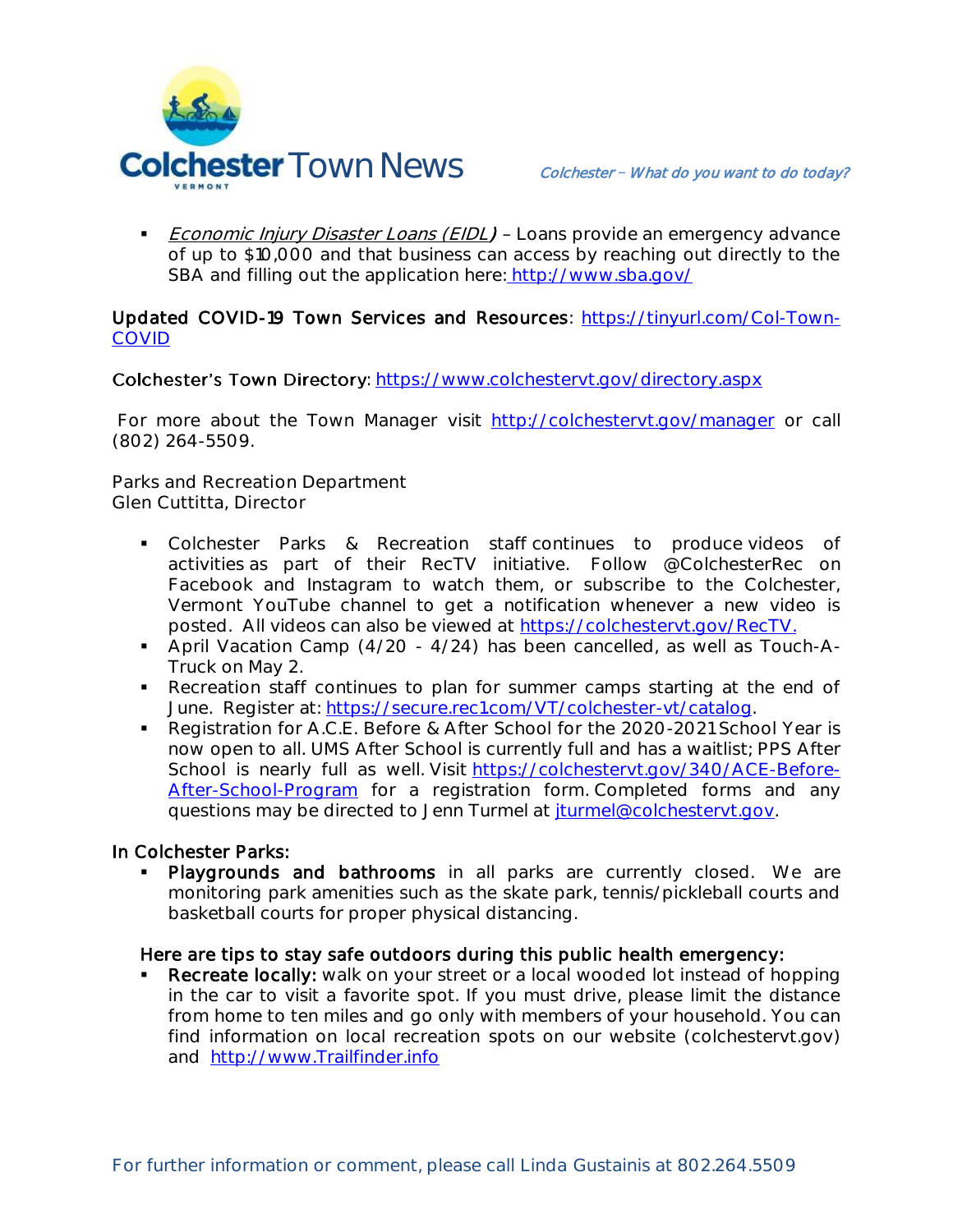

- **Minimize risk to others:** Go out only if you're feeling well, have not been exposed to someone who has tested positive for COVID-19, and/or have not recently traveled from a location with a CDC-issued travel advisory.
- **Engage in low-risk activities:** Now is not the time to try something extreme and wind up injured, taxing an already overburdened healthcare system.
- Don't crowd: Stay at least 6 feet away from others when in a public setting, including the outdoors. Outdoor crowding isn't any safer than indoor crowding. Practice appropriate physical distancing, good personal hygiene, and avoid touching your face until you can wash your hands. This includes finding an alternative place to recreate if the area you choose is already crowded.
- **Practice good hygiene:** Wash hands often with soap and warm water for 20 seconds. If those aren't available, use a hand sanitizer containing at least 60% alcohol. Avoid surfaces that are touched often, such as doorknobs, handrails, picnic tables and playground equipment.
- **Please leash your dog!** They are members of your household and need to keep their physical distance as well. Most standard leashes are 6 feet in lengtha handy way to judge your distance from others.

For more about Parks & Rec visit [http://colchestervt.gov/recreation](http://colchestervt.gov/Recreation/parksNRec.shtml) or call (802) 264-5640.

**Police Department Douglas Allen, Police Chief** 

We continue to weather the Coronavirus storm along with the rest of the community. I would like to thank all those who have reached out to us and shown tremendous support to our men and women who are out there every day protecting the community. I would also like to thank everyone with whom we've interacted as we work to maintain compliance with the Governor's Stay Home-Stay Safe order. Our officers uniformly report cooperation and understanding when an officer stops to educate someone about the order.

Our Marine Unit has placed one of our vessels in the water and we are now prepared to respond to emergencies as needed. We join our partners at Malletts Bay Fire Department and the US Coast Guard in providing public safety activities on our adjacent waterways. If you choose to go out on the water to fish or otherwise recreate, please use every precaution including wearing a personal flotation device. With water temperatures around 40° F hypothermia will set in very quickly.

Since March 19th, CPD has responded to 645 calls for service. These calls resulted in 26 arrests for criminal violations including Domestic Assault, DUI, and Disorderly Conduct among others.